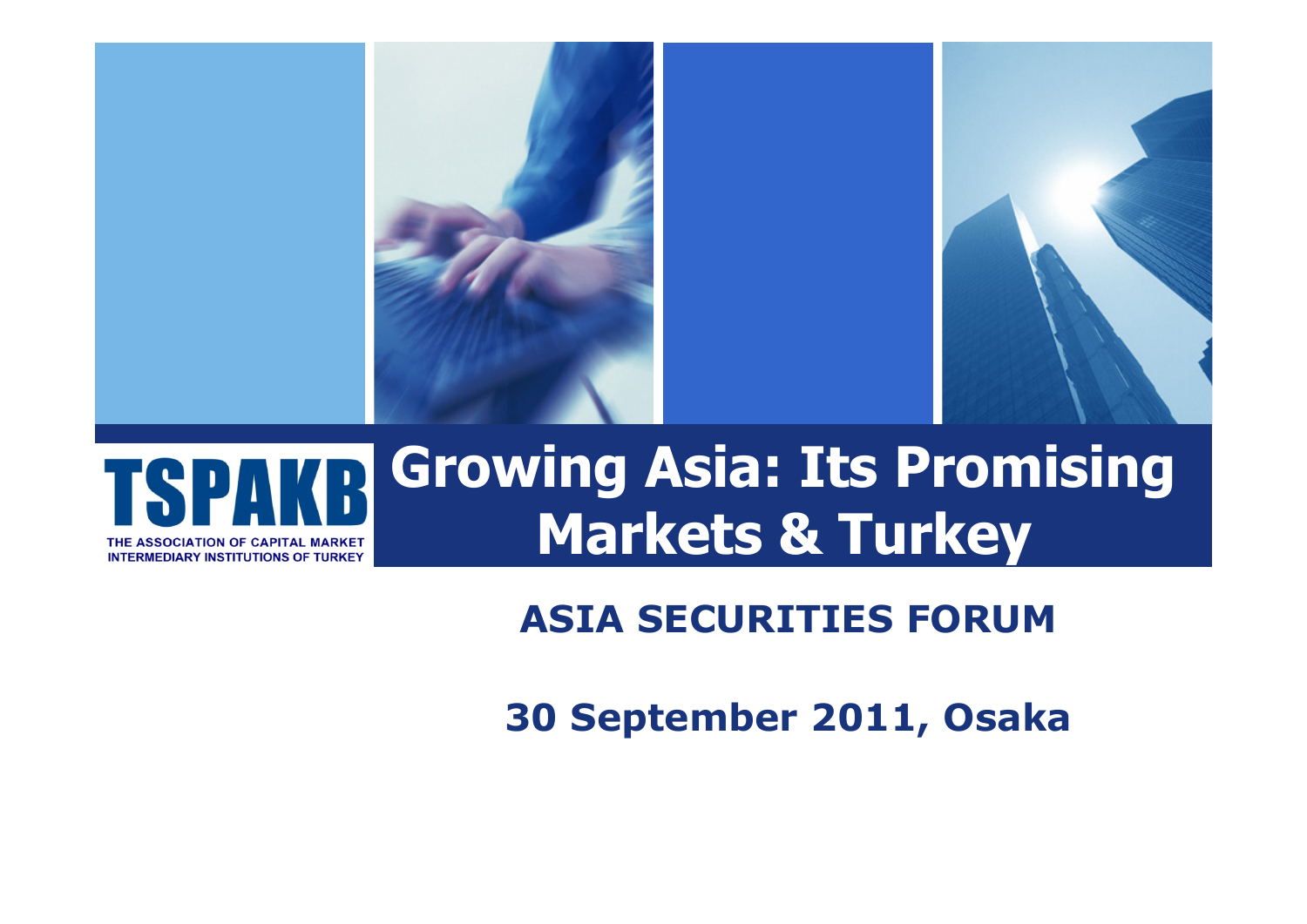



## **Turkish Economy**







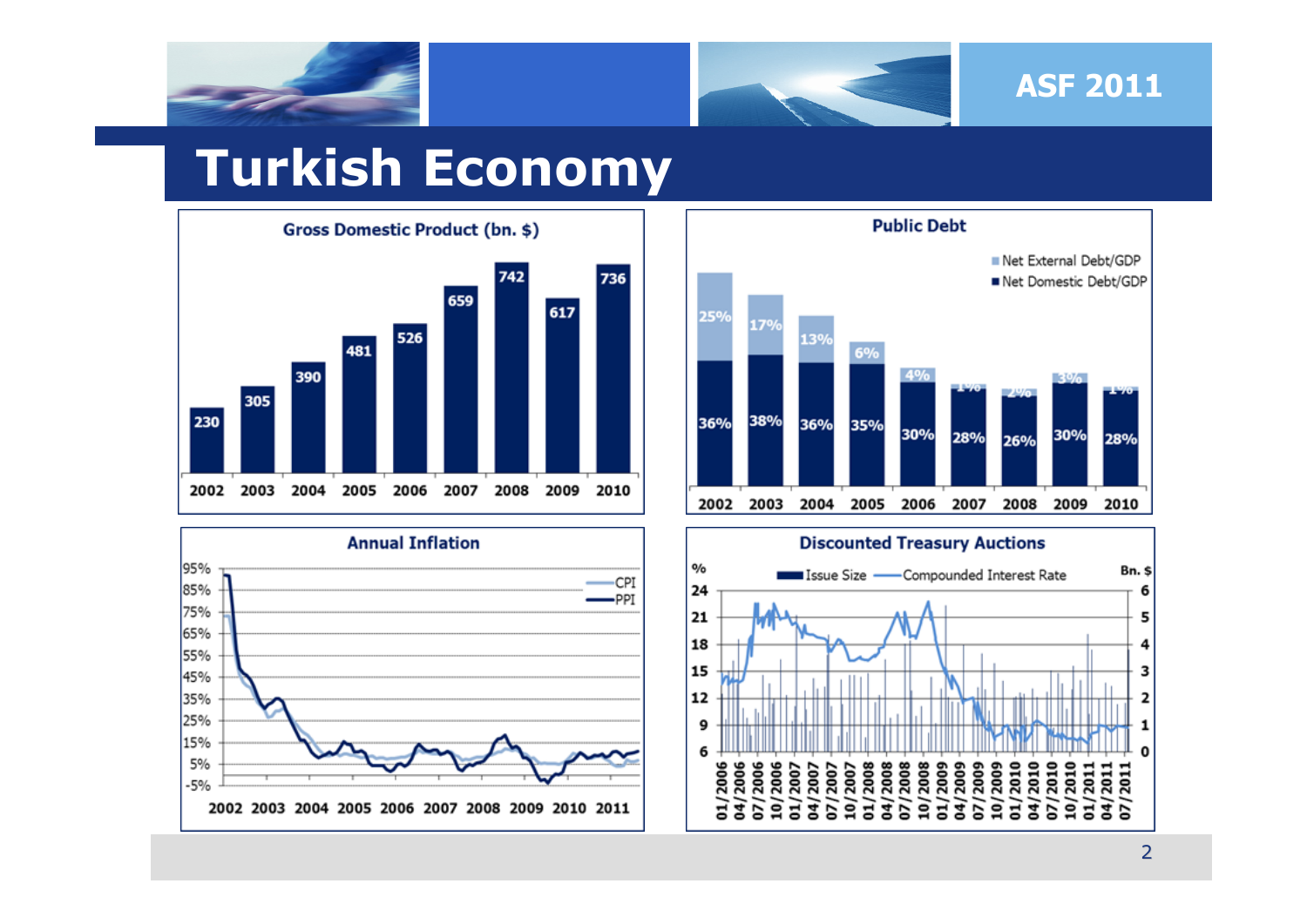



# **Major Projects**

### **Istanbul Financial Center**



### **Investor Education** Campaign

**Introduction of New Products** 

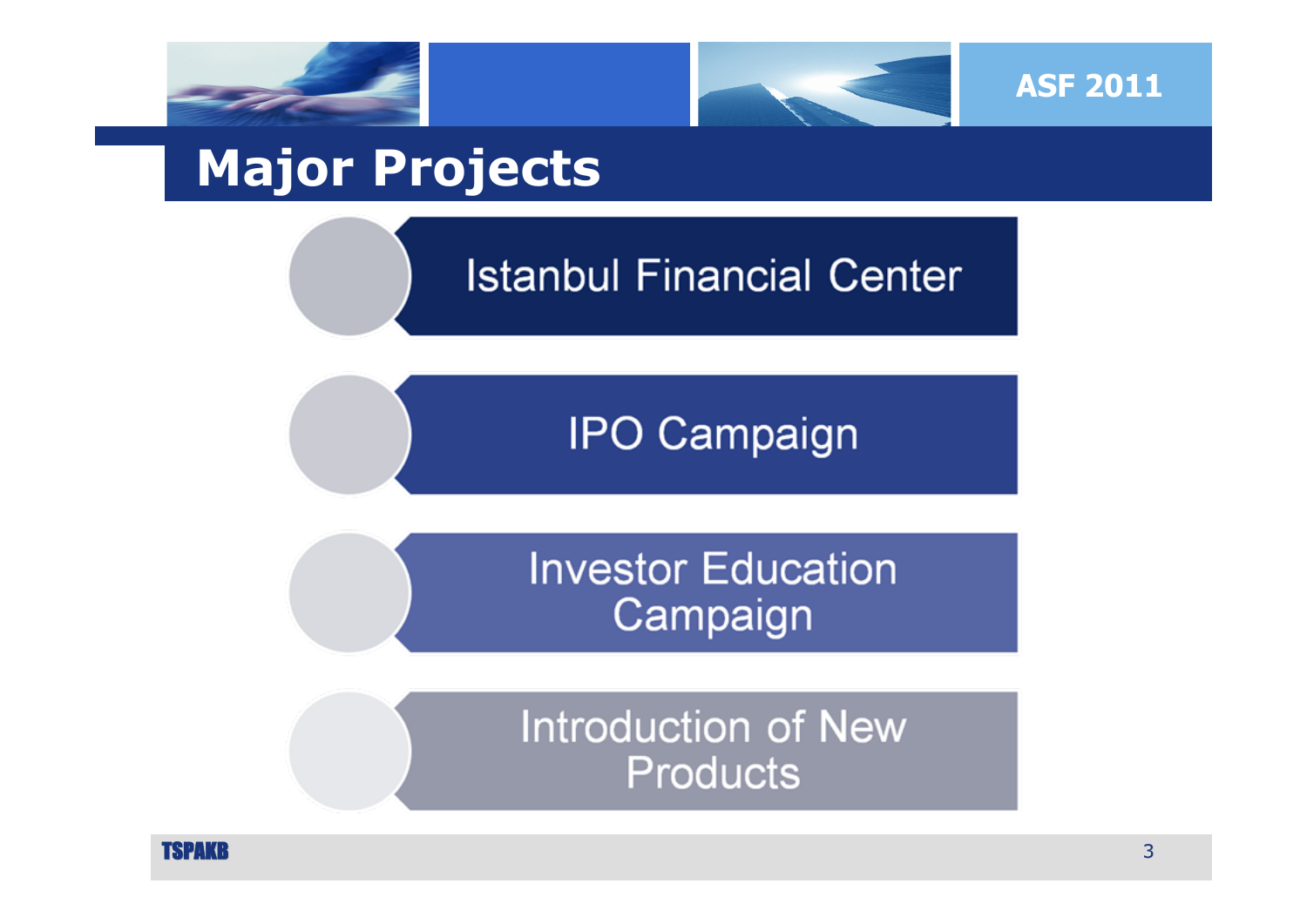



# **Istanbul Regional Financial Center**



**ASF 2011**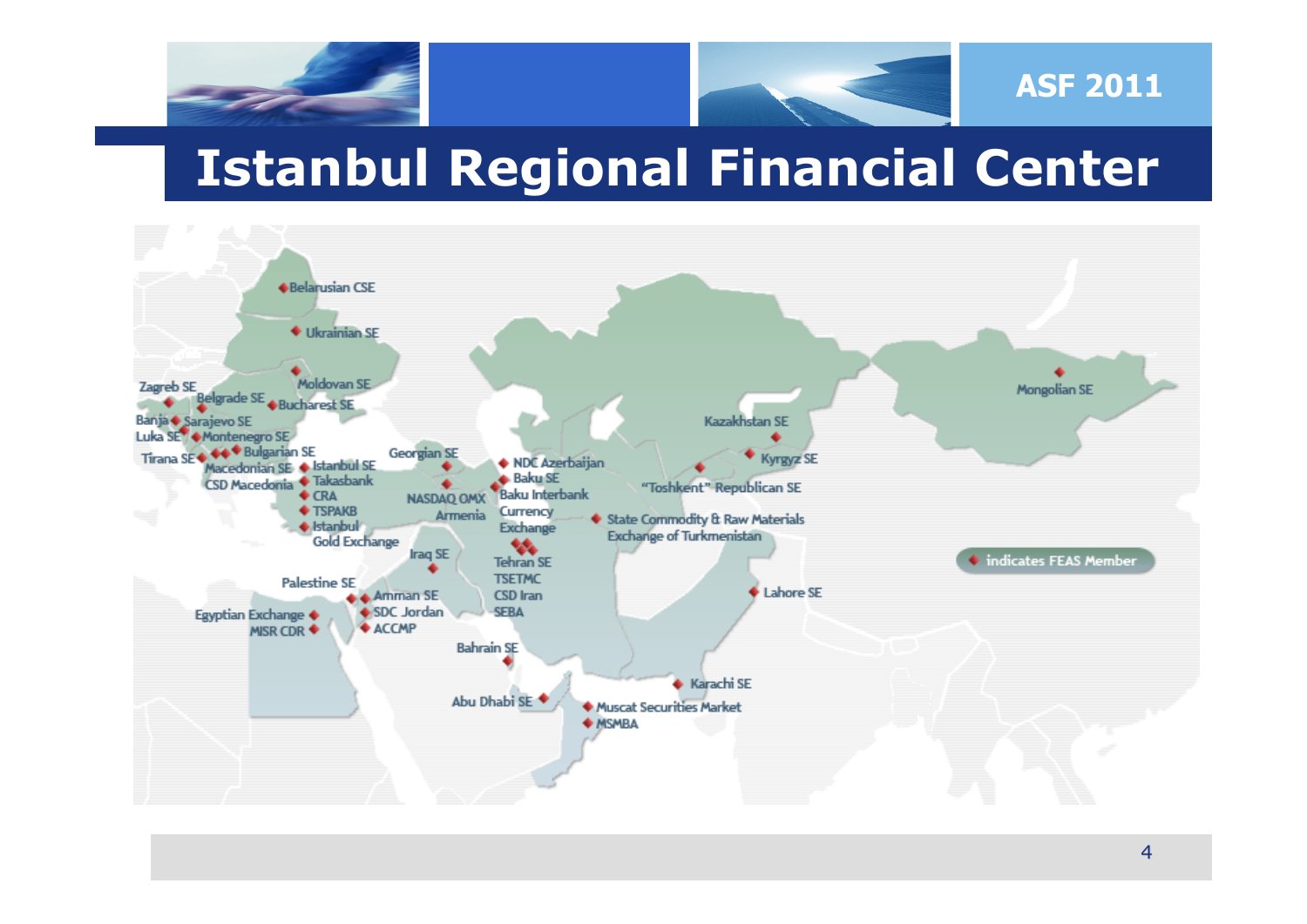



# **IRFC Project Milestones**

- **Strategy Report was published in October 2009.**
- **IRFC Organisation Structure announced in 2010.**
- **Working Committees started working on details of implementation.**
	- **Legal Infrastructure**
	- **Service Service Markets & Instruments**
	- **Taxation**
	- **Regulatory & Supervisory Framework**
	- **Service Service Technology**
	- **Infrastructure**
	- **Marketing & Promotion**
	- **Human Resources**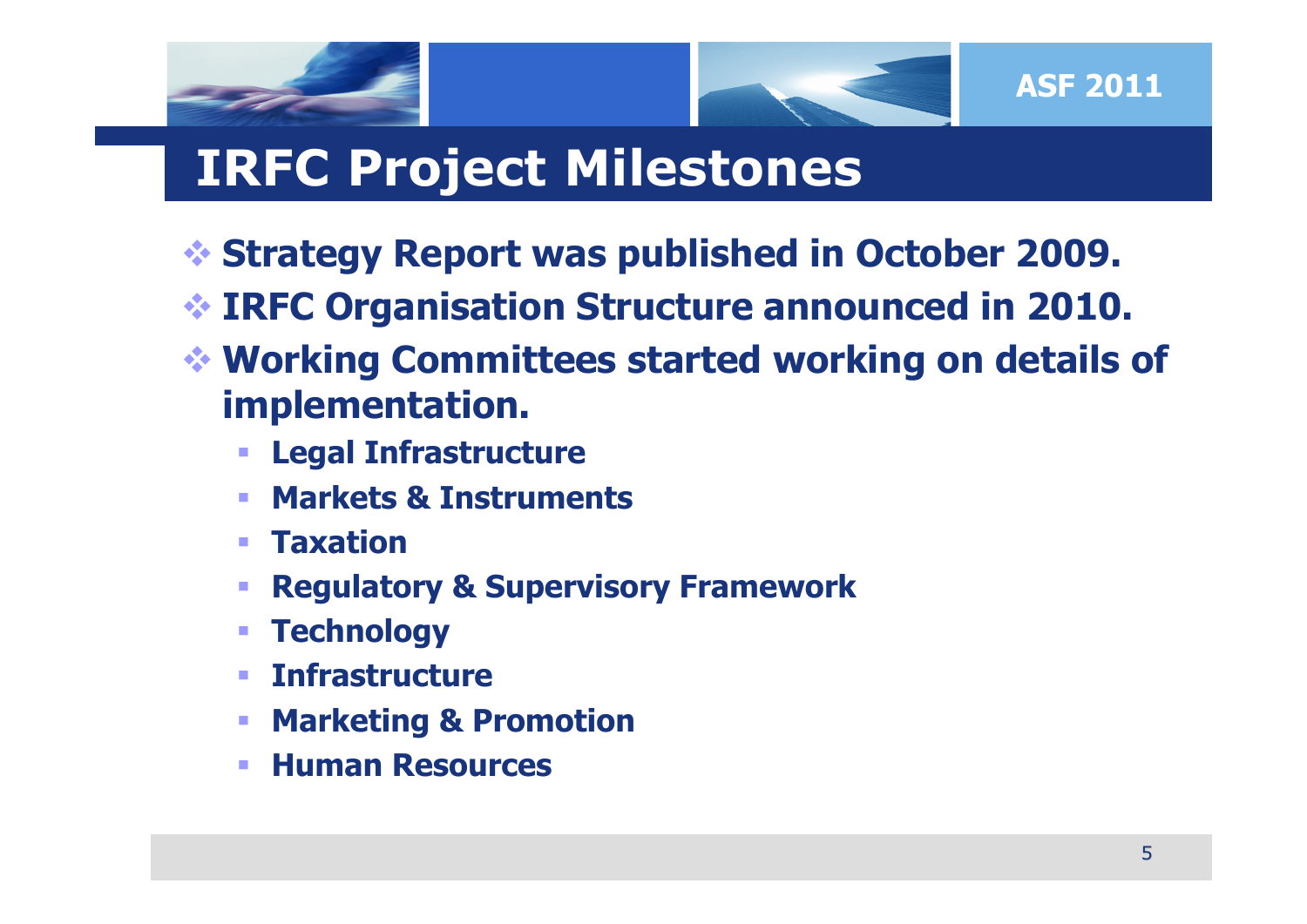



# **Initial Accomplishments**

- **Turkish Commercial Code, dated 1956, changed. Corporate governance principles incorporated. International standards adopted.**
- **Code of Obligations, effective since 1927, changed. Consumer protection strengthened. Electronic trade redefined. International standards adopted.**
- **The Code of Civil Procedure, dated 1927, changed. The law redefines the functioning of the courts and aims to facilitate the judicial process.**
- **Draft Capital Markets Law is being worked on. It will be the first major overhaul since it came into effect in 1981.**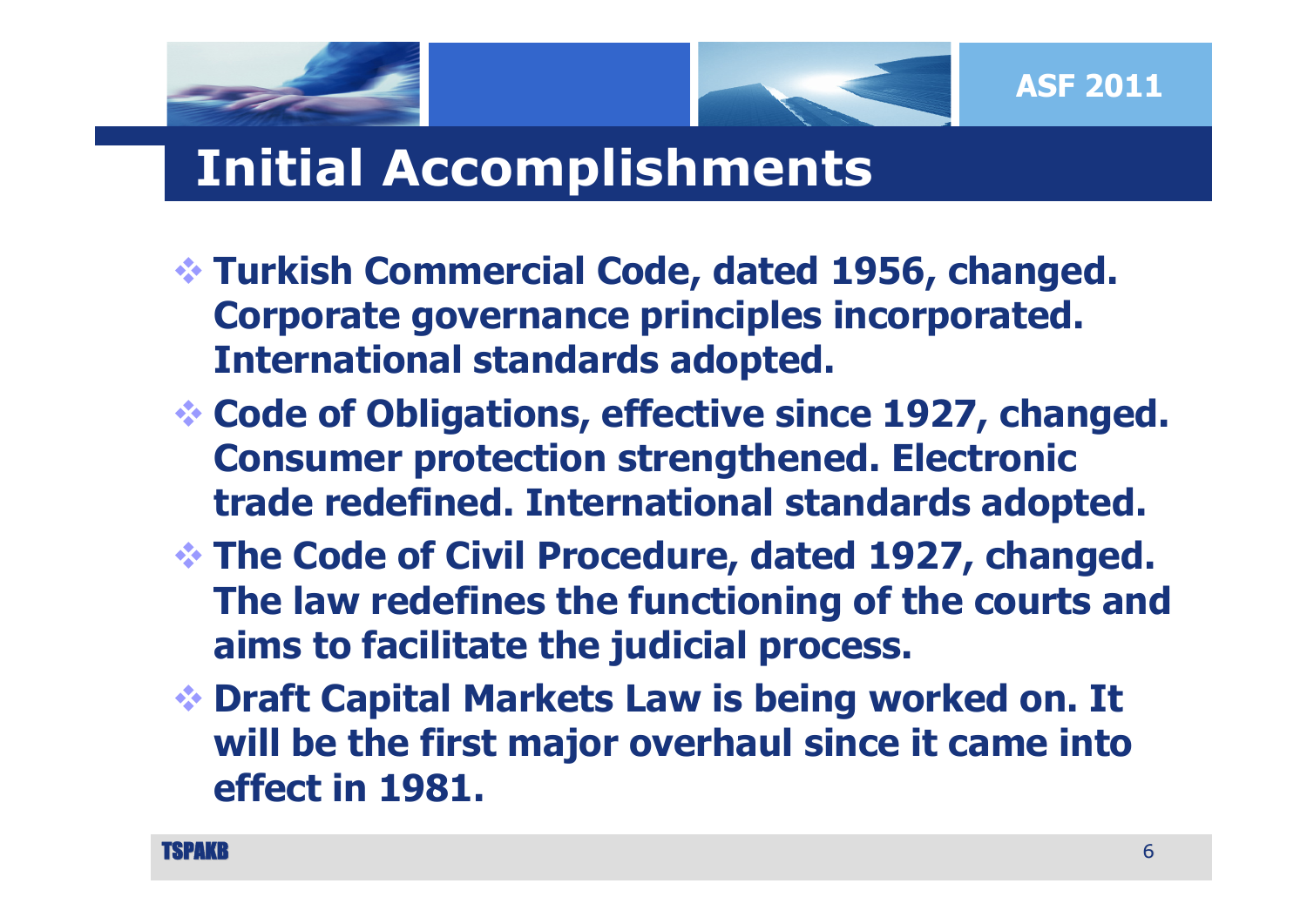



- **Seminars are being organised in different cities, targeting industrial companies.**
- **IPO Summits organised in May and November 2010. More than 1.000 companies attended.**
- **Wide and continuous press coverage through events and PR activities.**
- **Capital Markets Board facilitated the IPO processes, minimum free-float requirement was abolished and applications are handled more quickly.**
- **Regulations of Real Estate Investment Trusts were facilitated.**
- **Foreign and dual listing procedures are eased.**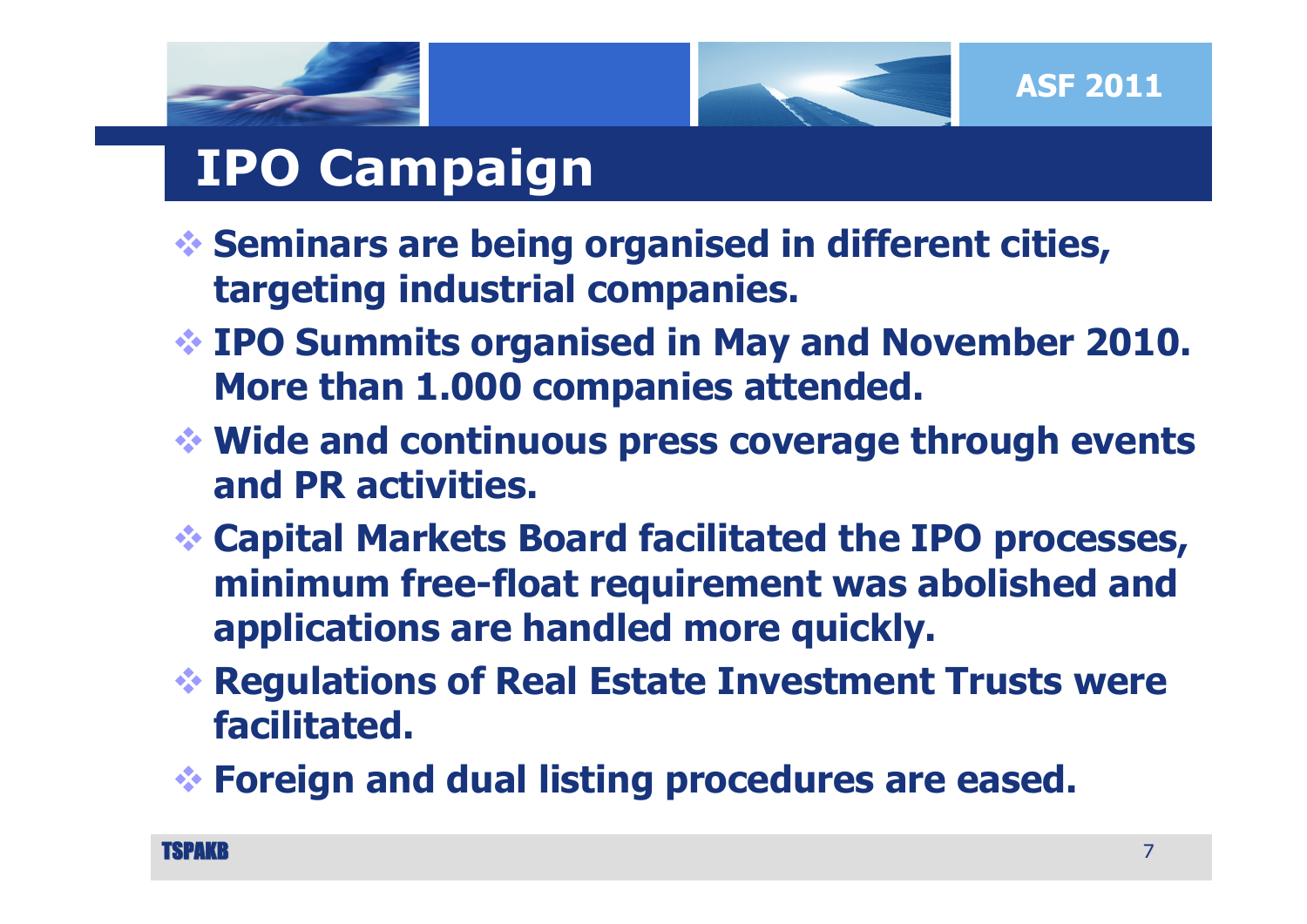

# **IPO Campaign Results**



 **23 IPOs completed in as of 08/2011.**

- **No. of listed companies increased to 360.**
- **ISE had its first foreign listing in 2010.**

 **6 more IPO applications are awaiting approval as of today.** 

 **85% of top 1.000 industrial companies are not listed yet. The potential is promising.**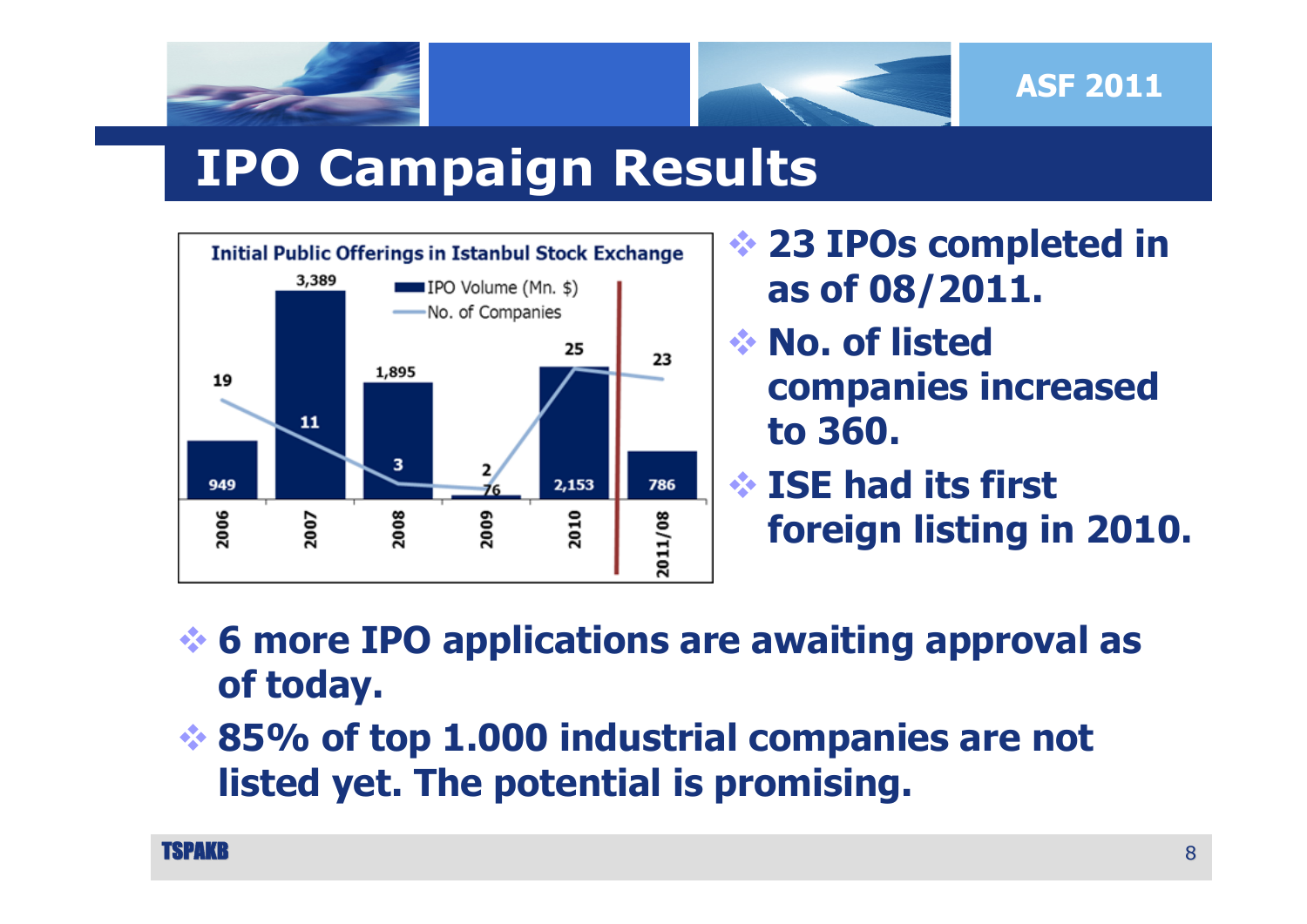



### **A Roadmap of Investor Education**

#### **IFC-Istanbul**

- In 2009, the government announced the "Istanbul Financial Center Strategy and Action Plan".
- The project foresees revisions and reforms in a wide range of areas including « developing investor information mechanisms».

#### **Working Committee**

• As part of this project, a working committee was formed with the contribution of our Association, regulatory authorities, exchanges and other financial institutions.

#### **Roadmap of Investor Education**

- The committee designed a detailed investor education program.
- Several projects have been tailored for different target groups. Studies have already started on the details of implementation.

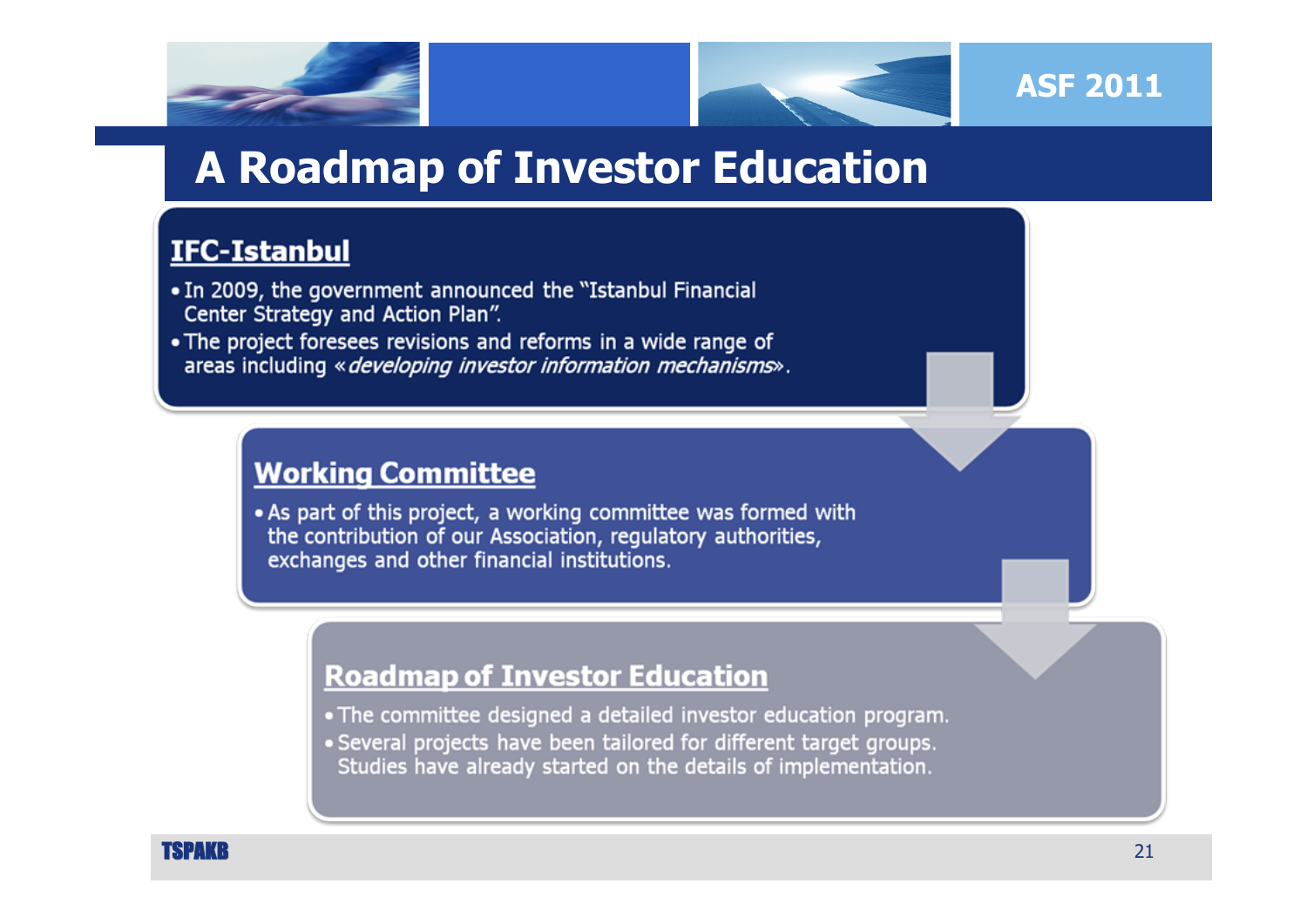



# **Target Groups**



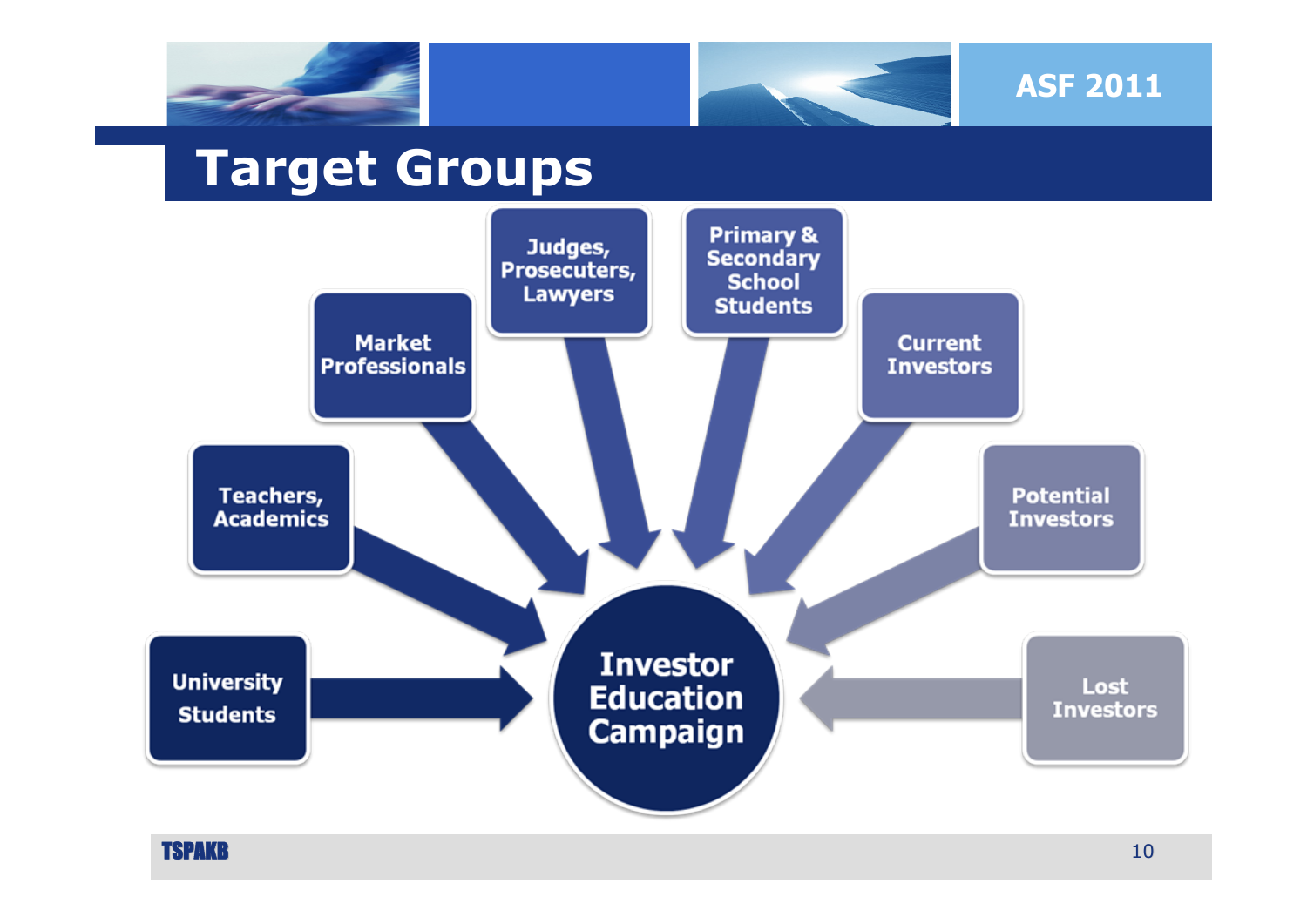





## **Planned Activities**



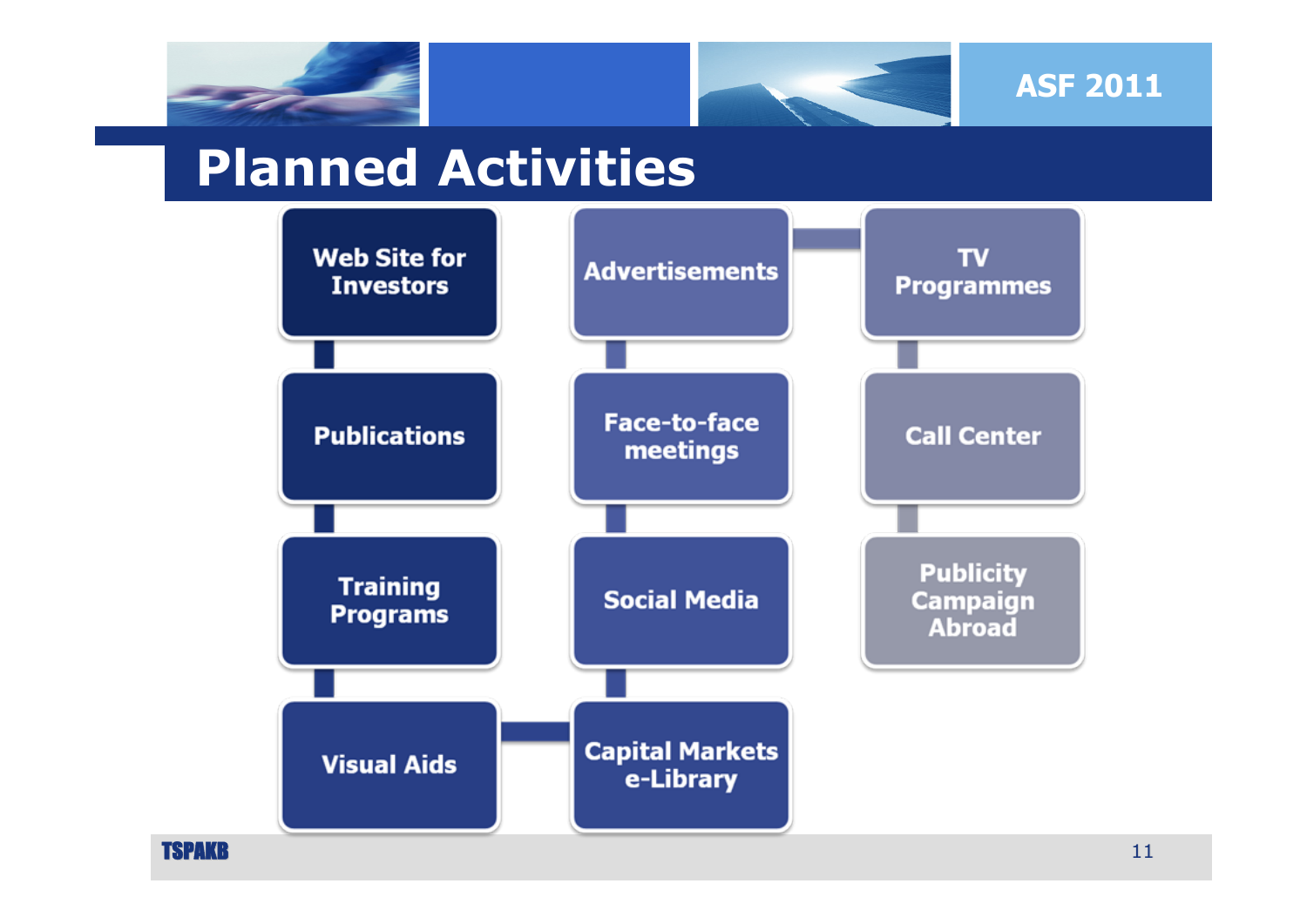



### **New Products**



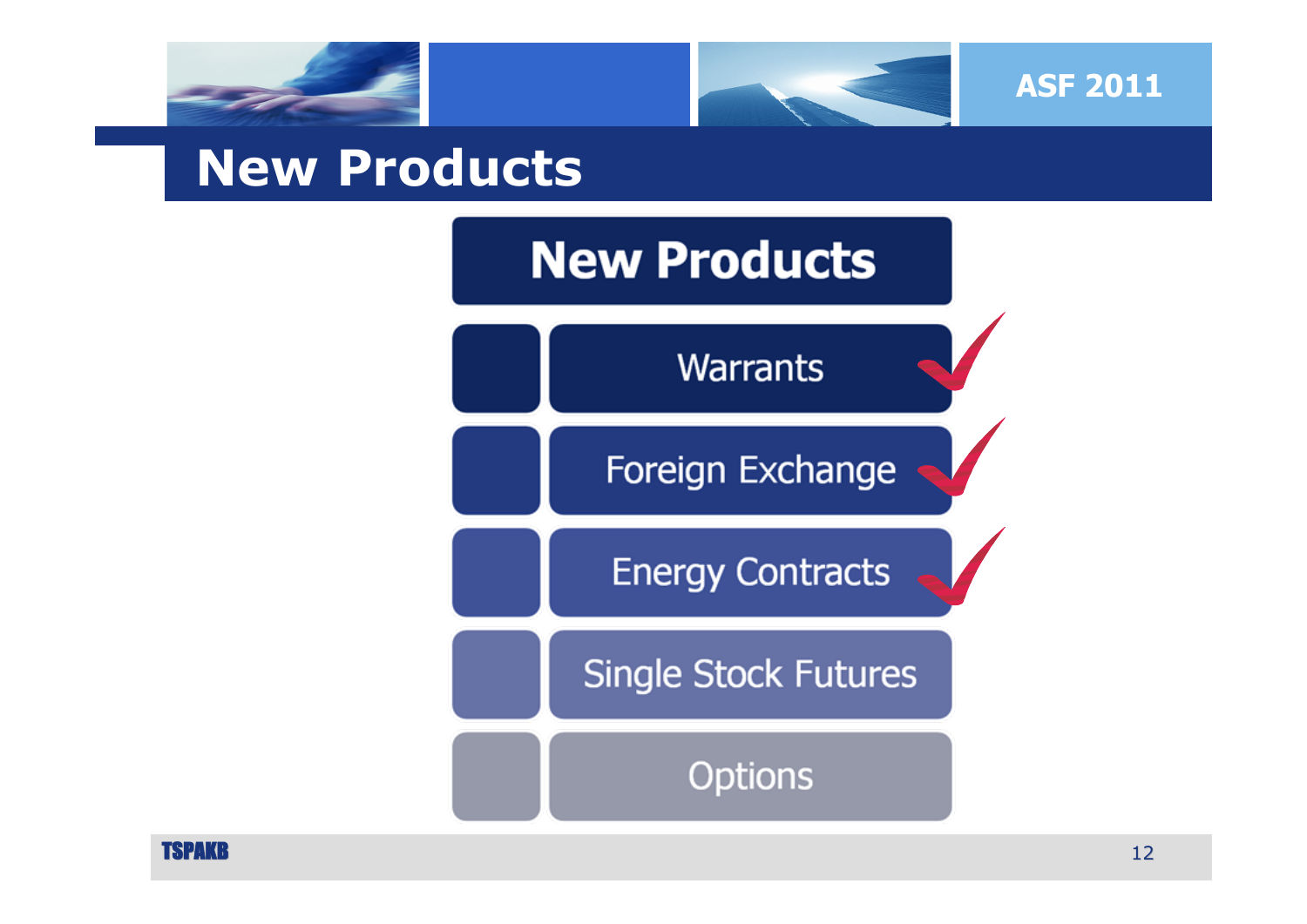

# **Asian Investors and Turkey**

- **We have 40 banks and 103 brokerage firms as members.**
- **Citibank, Deutsche Bank, Merrill Lynch, HSBC, ING, UBS, JP Morgan and Unicredit are among them.**
- **But we have NO MEMBERS from Asia, yet.**
- **Nomura is covering Turkey closely from their London office and Mitsubishi has just bought Morgan Stanley's Turkey offfice in June 2011.**
- **We also observe interest from Korea, Thailand and Singapore.**

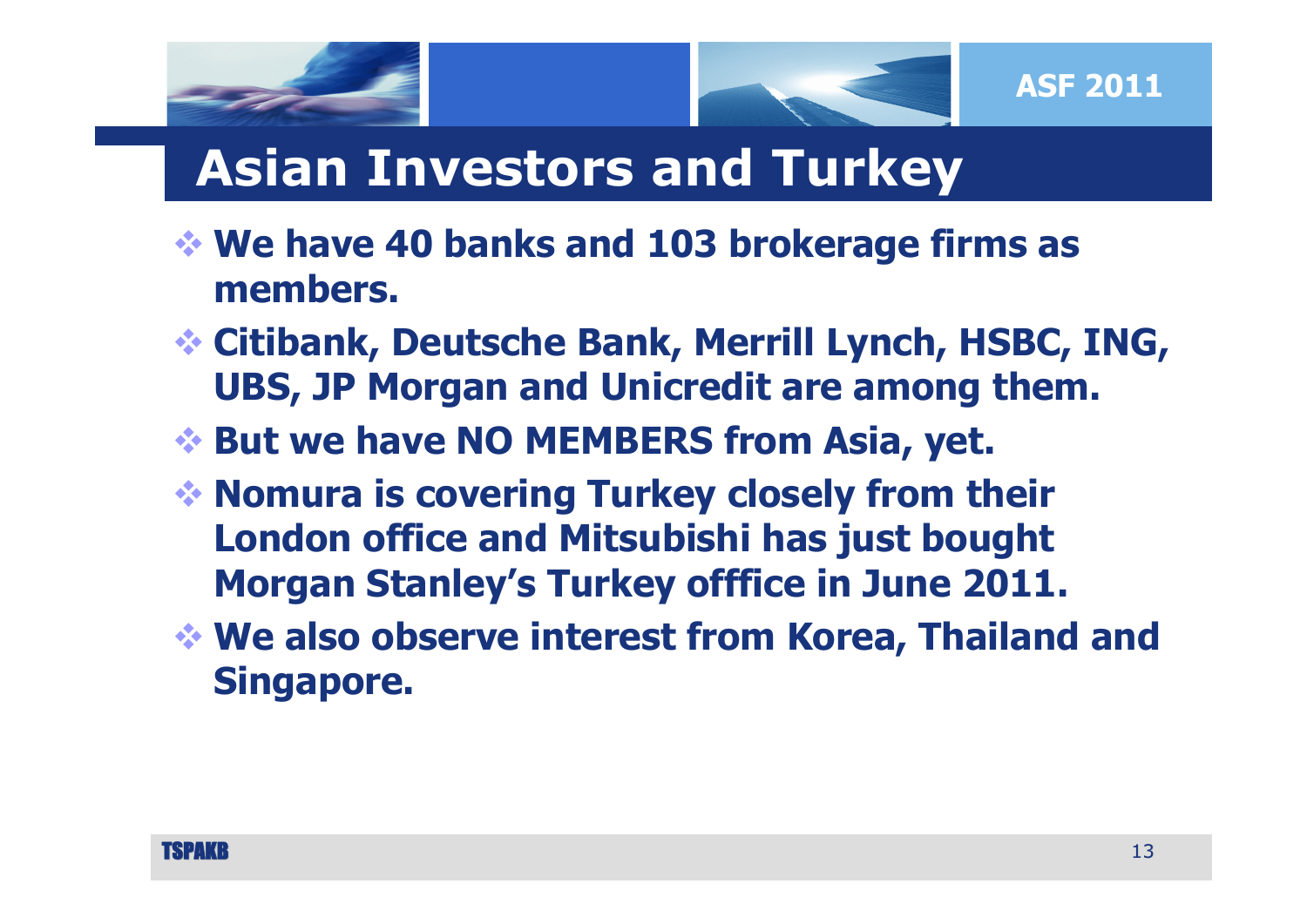



### **The Future**